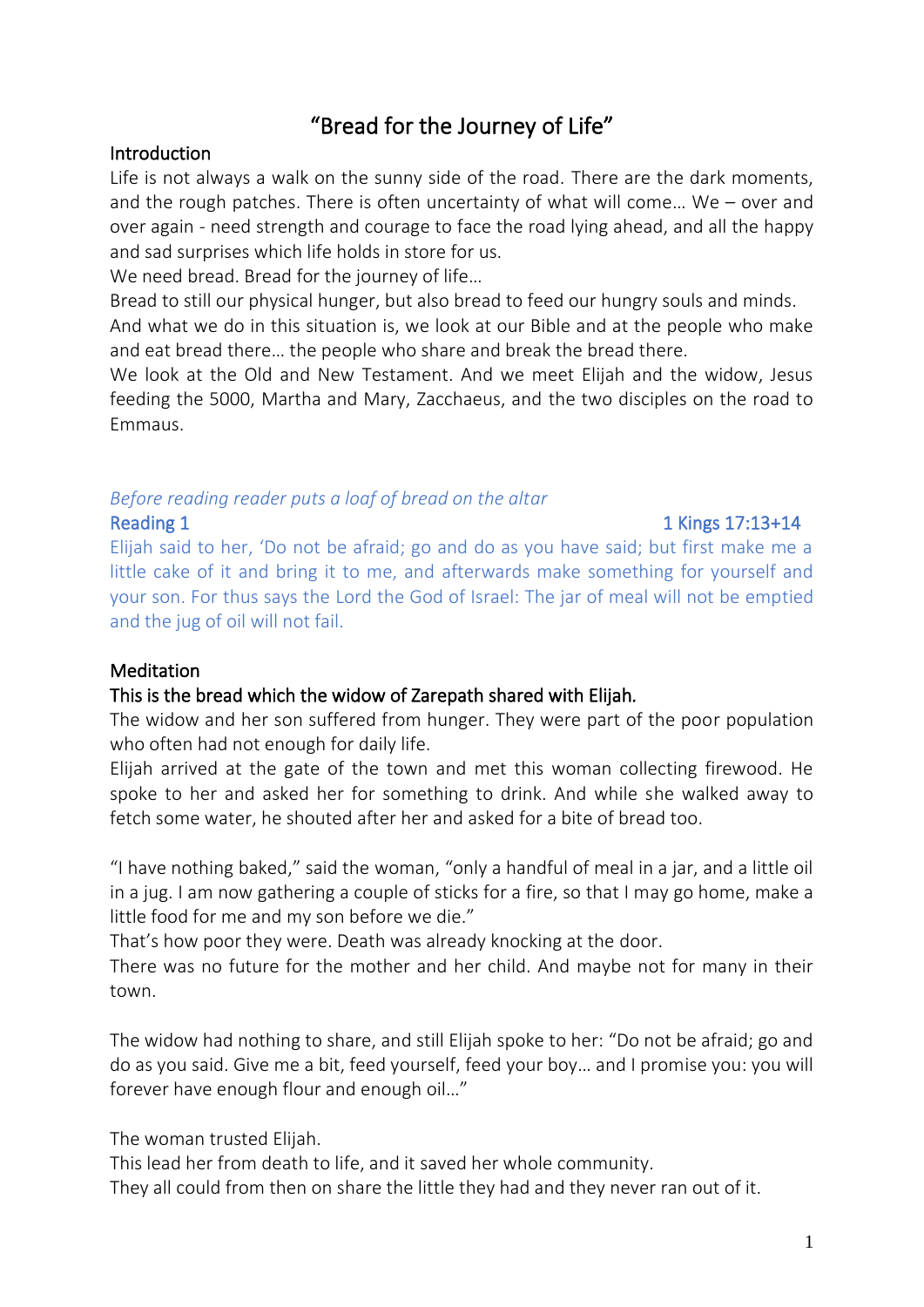The first loaf of bread today is for the sharing of the poorest of the poor.

#### *Before reading reader puts a loaf of bread on the altar* Reading 2 Luke 9:13+13

The day was drawing to a close, and the twelve came to him and said, 'Send the crowd away, so that they may go into the surrounding villages and countryside, to lodge and get provisions; for we are here in a deserted place.' But he said to them, 'You give them something to eat.'

# Meditation

# This is one of the loaves of bread the 5000 shared.

"You give them to eat", Jesus said to his disciples when the listening crowd at the end of a hot and long day were tired and hungry. Five loaves of bread they had, and two fish.

The miracle of the bread puts Jesus in a line with Elijah. Both of them make sure that there is enough to eat for those who are with them.

The hungry crowd around Jesus were satisfied by what the disciples shared because they did simply as Jesus had told them.

What we have here is not so much a miracle of multiplying food, but a miracle of sharing and of trusting.

And the lesson we learn is: when we share there is always enough for everyone. It may not always look like it, but once we start giving from what we have, our lives can be turned into feasts…

# *Before reading reader puts a loaf of bread on the altar*

### Reading 3 Luke 10:38-40

Now as they went on their way, he entered a certain village, where a woman named Martha welcomed him into her home. She had a sister named Mary, who sat at the Lord's feet and listened to what he was saying. But Martha was distracted by her many tasks; so she came to him and asked, 'Lord, do you not care that my sister has left me to do all the work by myself? Tell her then to help me.'

### **Meditation**

# This is the bread Martha baked and Mary shared.

Jesus and his friends were on their way to Jerusalem, when Martha received him into her home. It was the household of two sisters who were not just good friends but serious followers of Jesus. The sisters shared their home with their brother Lazarus, also a friend of Jesus'.

Martha was, as we are told, doing all the household work, and Mary was sitting at Jesus' feet. Mary never spoke. But Martha burst in and claimed that Mary should help her. Conflict came up.

Competition between two women and two different ways of life…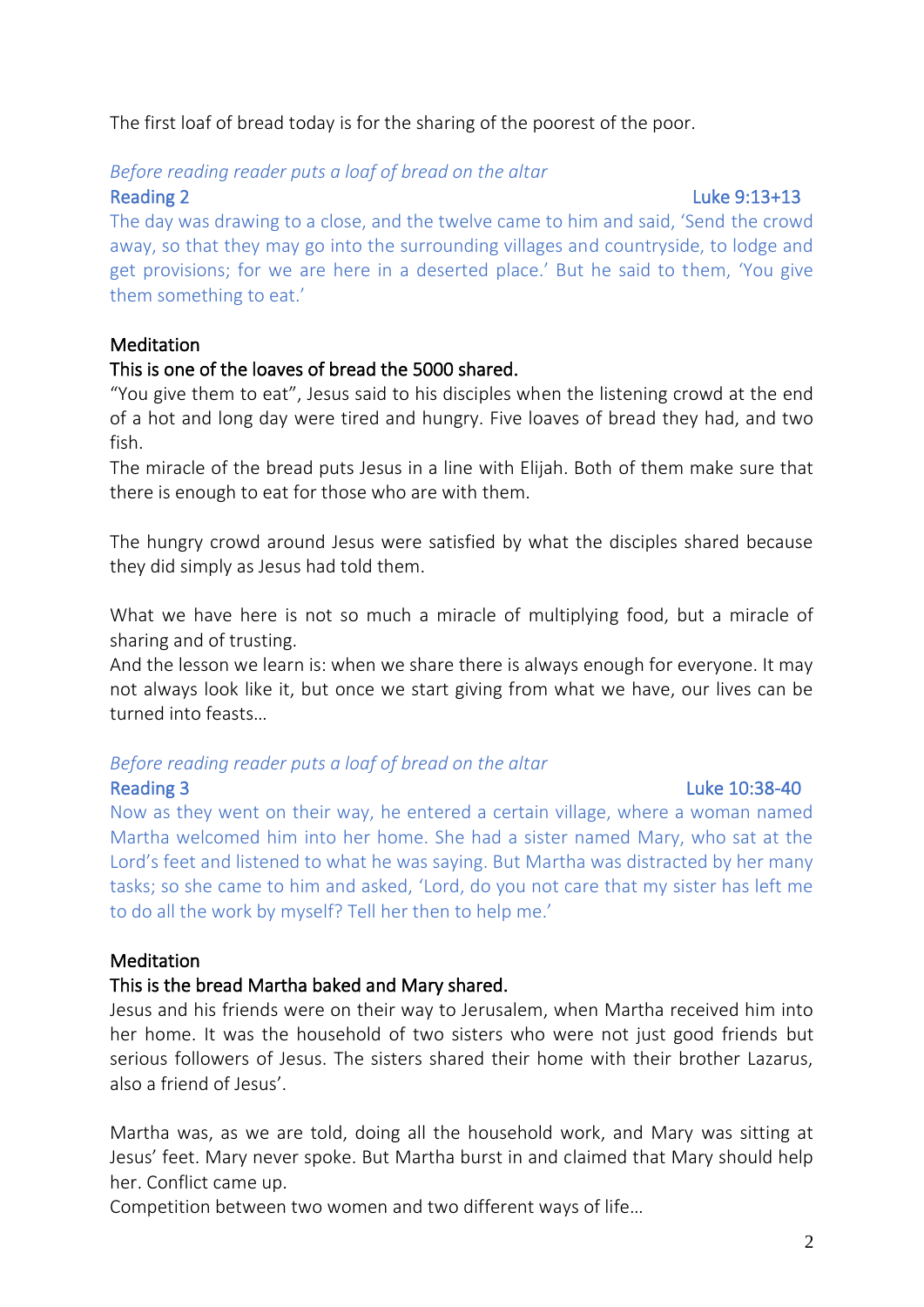Martha and Mary were sisters – as different as night from day. And the miracle of living together peacefully in community lies in sharing: sharing our talents, our gifts, and our skills.

Let us imagine Martha and Mary being best friends - with all their differences: Martha bakes the bread and Mary shares it out… And let us never forget that Martha and Mary together are parts of each human being's personality – an active part and a quiet part.

We need to find the right portion of both in order to be happy and healthy.

### *Before reading reader puts a loaf of bread on the altar*

# Reading 4 Luke 19:5+6

When Jesus came to the place, he looked up and said to him, 'Zacchaeus, hurry and come down; for I must stay at your house today.' So he hurried down and was happy to welcome him.

# **Meditation**

# This is the bread which Zacchaeus bought in the village shop after Jesus had invited himself to Zacchaeus' house for dinner.

Do you remember him?

He lived in Jericho. He was the chief tax collector, and he cheated his own people when he collected taxes for the Romans. Zacchaeus was rich. And he was short, and in order to see Jesus who entered the town that day, he climbed on this funny tree.

Zacchaeus was not well liked. He was looked down on and excluded. And that was his own fault.

But to everybody's surprise Jesus turned his attention to the disliked little man and asked him to have dinner with him. He entered Zacchaeus' house and shared the table with a sinner.

Jesus' act turned the world of Zacchaeus upside down. He became a happy and welcoming person. He let people into his house from then on - he fed them and served them. He celebrated parties with the door wide open so that all who wanted to be part of it could come and join in.

Zacchaeus' house from then on was filled with love, happiness and laughter.

There was always an extra portion of food for the stranger and a warm welcome to everyone God sent to them. Jesus enters our lives as he entered Zacchaeus'. And he doesn't come alone he brings with him the blind, the lame, and the lepers of our day. And he asks us to welcome them.

# *Before reading reader puts a loaf of bread on the altar*

# Reading 5 Luke 24:30+31

When he was at the table with them, he took bread, blessed and broke it, and gave it to them. Then their eyes were opened, and they recognized him.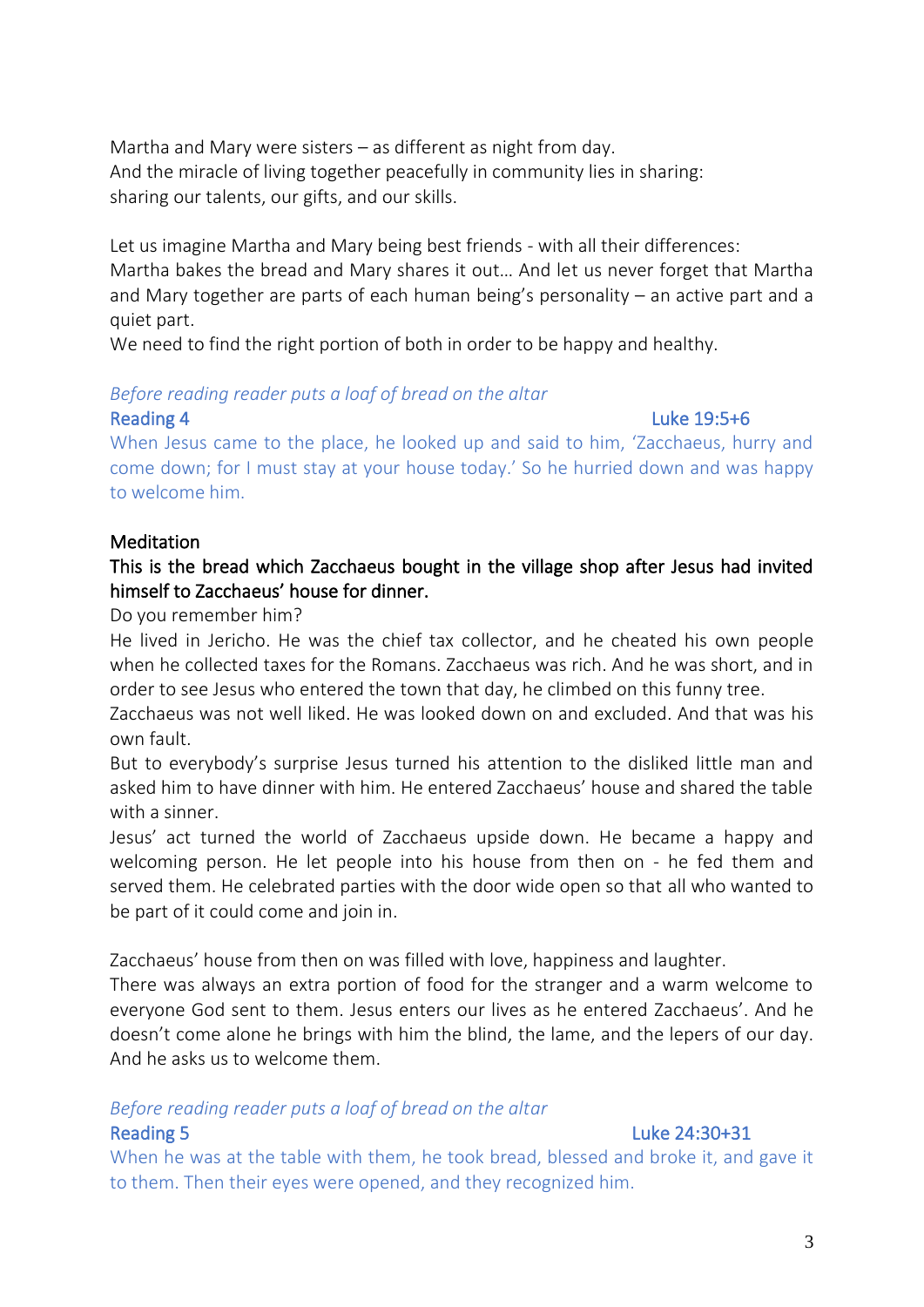### **Meditation**

# This is the bread of the resurrection which the two disciples shared with Jesus on that evening in the village of Emmaus.

The two friends had been running away from the place of their greatest defeat. Jesus, in whom they had put their greatest hopes, had been killed. They had buried him, and then there was this talking about his resurrection…

The two friends had come to the point where they needed some distance. They had to get away from the pain and the horror of it all. They needed to escape the confusion. On their way they talked, considered, argued, cried… when suddenly a stranger joined them and walked and talked with them.

He called on them to be strong. And he explained to them the whole history of God's loving relationship with his people. He opened to them a new way of looking at things.

And the two friends began to understand: the dream they'd thought lost and gone, could not be destroyed! What they had begun with Jesus, they could continue… There was a future lying ahead of them despite all the pain and fear. The way would become clearer the longer they would walk it…

# Prayer

God, you are the bread from heaven, giving life to the world. You fill our emptiness with your goodness. You see our exhaustion and offer us your strength. Come, refresh, renew and restore us.

We come to you with our hunger for justice, and you offer us stuff for our dreams of a better world: you nourish in us the images of bread shared out for many, of fish and meat filling people's pots…

You encourage us to believe that there will always be enough for all as long as people share generously what they have. You open our eyes to discover ways on which to survive in the wilderness and in the confusion of daily life. You help us to see those who go through desert times and find it hard to cope. Let us offer them the sustenance of faith, and let us reach out to them with practical care.

You let us see the people in this world who starve, the people who suffer from violence and war. We pray for them and many others, hoping for peace and love.